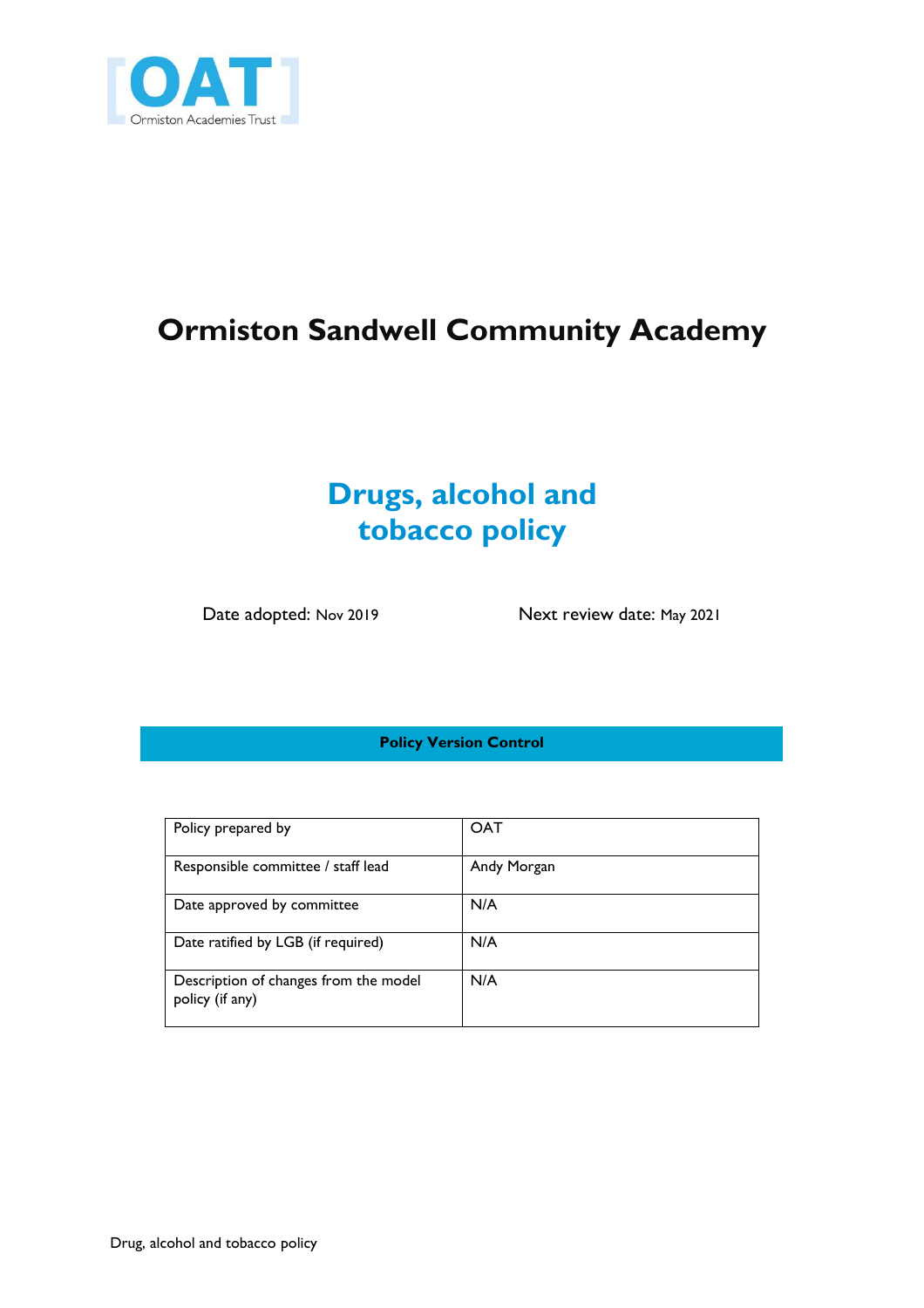

# **Ormiston Academies Trust**

# **Drugs, alcohol and tobacco policy**

### **Policy Version Control**

| Policy type                              | <b>Academy Model Policy</b>                                                                                                                                                                                                                                                           |
|------------------------------------------|---------------------------------------------------------------------------------------------------------------------------------------------------------------------------------------------------------------------------------------------------------------------------------------|
| Policy prepared by (name and department) | Sarah Bloomer – Head of Safeguarding                                                                                                                                                                                                                                                  |
| Last review date                         | <b>April 2018</b>                                                                                                                                                                                                                                                                     |
| Description of changes                   | 1.1 Removed term 'zero tolerance'                                                                                                                                                                                                                                                     |
|                                          | 1.2 Added controlled substances                                                                                                                                                                                                                                                       |
|                                          | 3.1 'become resilient' in place of 'cope better'                                                                                                                                                                                                                                      |
|                                          | 3.2 Updated the staff training section to detail<br>what staff should expect to be trained on<br>regarding this policy to include the Drug<br>guidance for Headteachers from the DfE and<br>APCO (2012) and County Lines (2018)                                                       |
|                                          | 4.2 added (unless doing so would put the<br>child at risk or harm and where this is the<br>case, the reasons will be logged).                                                                                                                                                         |
|                                          | 4.2 added 'Medicines that are not prescribed<br>to that student'                                                                                                                                                                                                                      |
|                                          | 4.2 added in 'searching'. Whenever a search<br>is carried out the incident will be logged and<br>will contain: the name of the person<br>conducting the search, name of the witness,<br>student name, if anything was found, what was<br>found and what the next steps were. This log |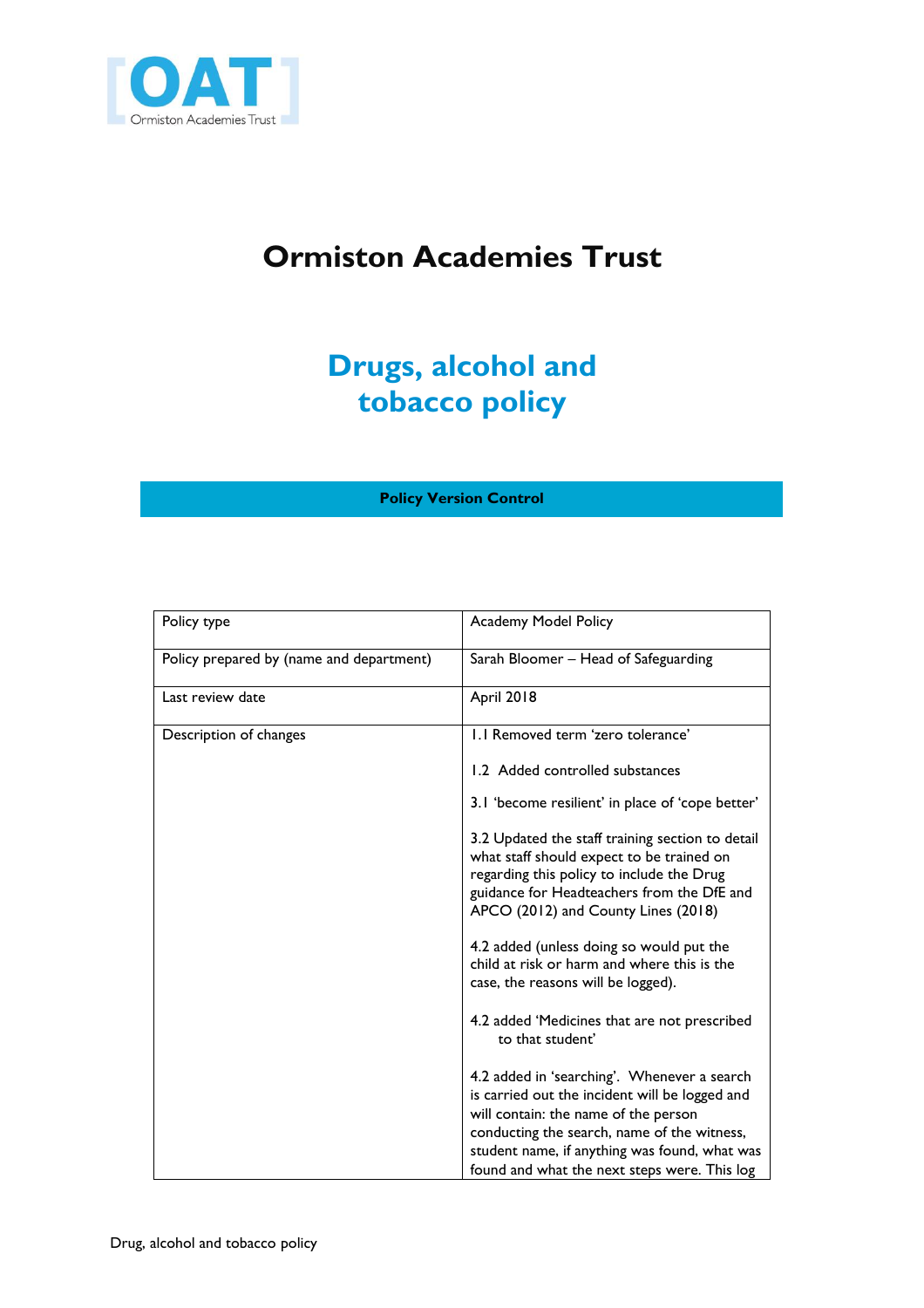

|                                          | will then be signed by both, timed and dated<br>by the person conducting the search and the<br>witness.                                                                                                                                                                 |
|------------------------------------------|-------------------------------------------------------------------------------------------------------------------------------------------------------------------------------------------------------------------------------------------------------------------------|
|                                          | 4.2 Any search of the student themselves will<br>be conducted by a person of the same sex,<br>added (or that which the student identifies<br>with) to include the growing number of<br>transgender/transfluid students.                                                 |
|                                          | 4.3 Removed section on contacting parents<br>as this is covered earlier in the policy.                                                                                                                                                                                  |
|                                          | 4.5 All members of staff have a duty to<br>support students who approach them with<br>problems related to substance use / abuse.<br>Added – 'Whenever this is the case an<br>internal referral should be made to the DSL'.<br>4.11 added 'PLMR' into the media response |
|                                          | to fit with other OAT policies.                                                                                                                                                                                                                                         |
| Name and date of line manager's approval | Paula Arrowsmith                                                                                                                                                                                                                                                        |
| Date of executive approval               | May 2018                                                                                                                                                                                                                                                                |
| Date released                            | May 2018                                                                                                                                                                                                                                                                |
| Next review date                         | April 2021                                                                                                                                                                                                                                                              |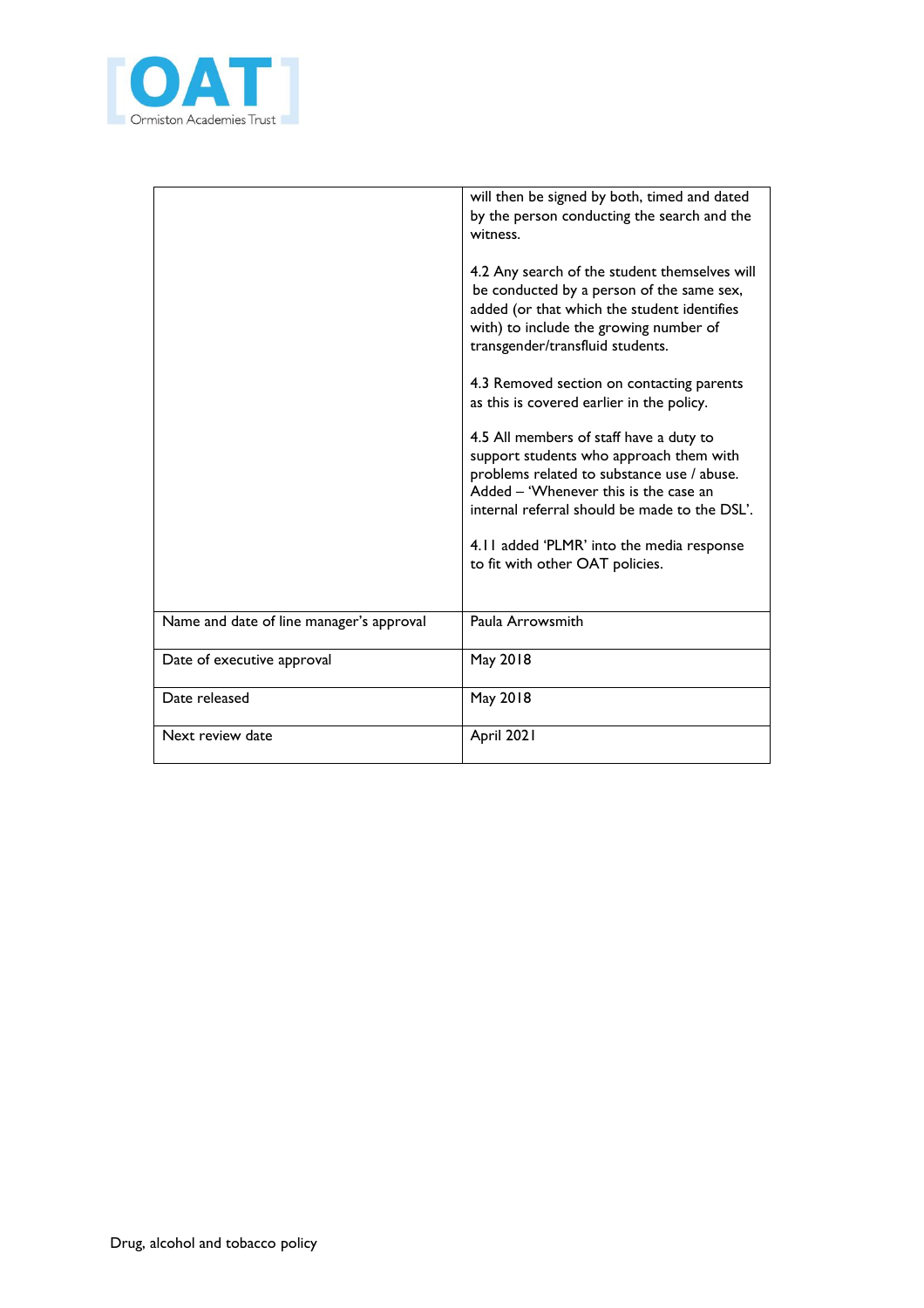

# **Contents**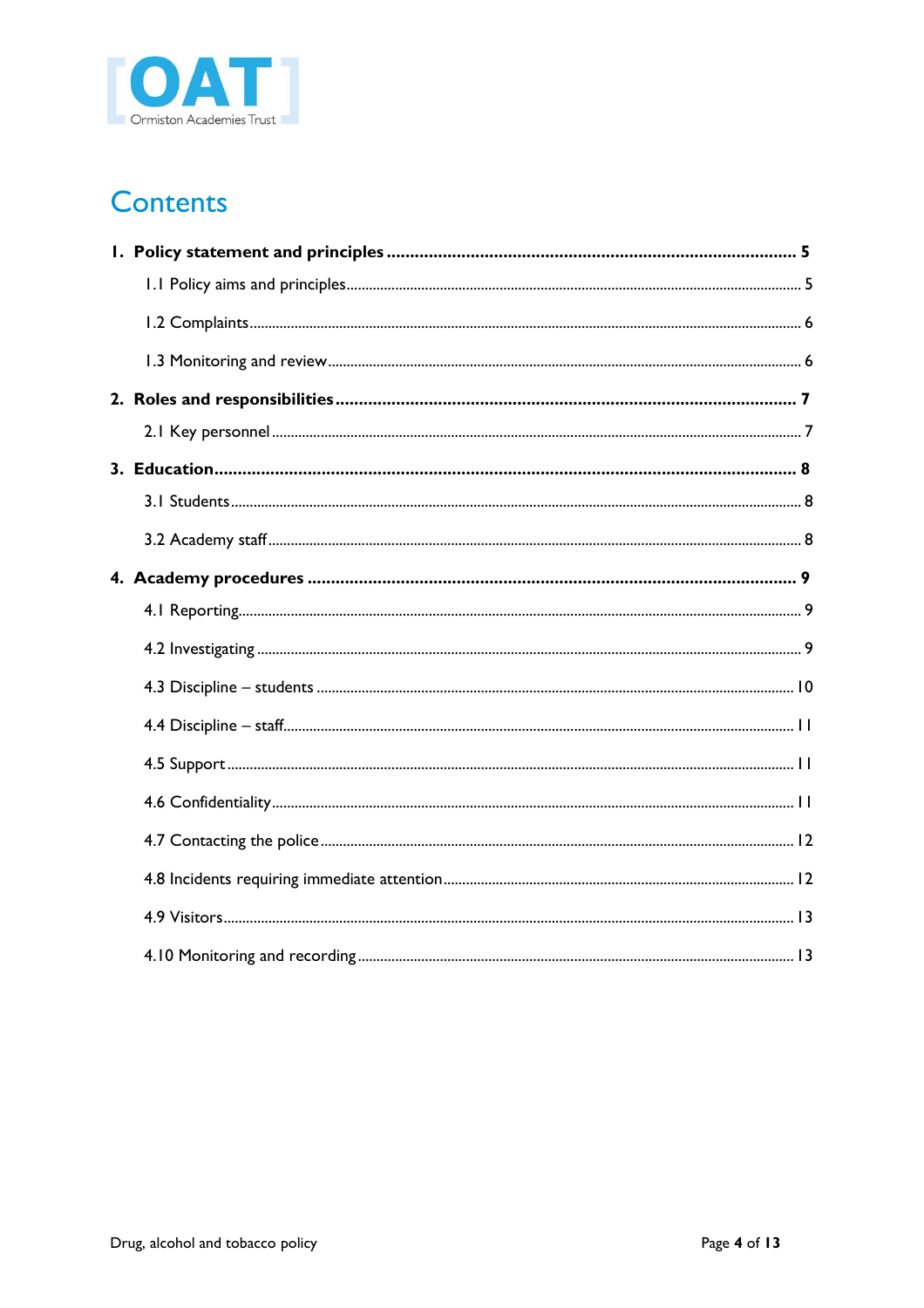

# <span id="page-4-0"></span>1. Policy statement and principles

### <span id="page-4-1"></span>1.1 Policy aims and principles

We are committed to ensuring that the academy provides a positive and healthy environment, free from the misuse of drugs, alcohol, tobacco and other substances.

This policy seeks to ensure that the community of the academy receives a common message about drugs, alcohol and tobacco use, the inappropriateness and dangers of drug misuse and how issues surrounding these areas are dealt with by the academy to ensure consistency.

This policy aims to:

- **Protect the safety and wellbeing of all members of the academy community**
- Enable all members of the academy community to make informed decisions on their own and others' attitudes to drugs, alcohol and tobacco by increasing knowledge, challenging attitudes and developing and practising skills
- **Provide a safe and healthy environment which is conducive to the education of the students in the academy**
- **Widen understanding about related health and social issues**
- Ensure that adequate support mechanisms and sanctions are in place where required

This policy sets out the academy's approach to teaching and learning about drugs, alcohol and tobacco, our rules relating to their use and also describes how we will manage any incident either on or off academy premises. This policy applies to all members of the academy community and any visitors.

This policy applies to all academy activities including those which occur outside of normal hours and whether on academy premises (either inside or outside) or on any external visit or residential trip. This includes activities run by non-academy staff or adults other than teachers as a part of our enrichment programme or extra-curricular activities. This policy also applies to students that are away from the academy premises but still in uniform.

This policy covers the possession, use or supply of the following substances. This is not an exhaustive list and other, existing or new substances, which are similar in type or effect will also be covered by the principles detailed.

- All illegal substances / drugs (including drug related paraphernalia i.e. needles, smoking devices)
- **Alcohol**
- **Tobacco (including smoking related paraphernalia i.e. matches, lighters)**
- **E-cigarettes**
- Solvents (including but not limited to, aerosol deodorant, compressed air, and aerosol hairspray)
- **Medicines**
- **Legal highs**
- Medications both prescription and non-prescription where they do not fall under the academy's **Supporting Students with Medical Needs policy (including administering medicines)**
- Controlled substances

If in doubt the academy will treat any suspicious substance as illegal / contravening this policy unless there is evidence to suggest otherwise. In such circumstances the academy will follow the procedures outlined.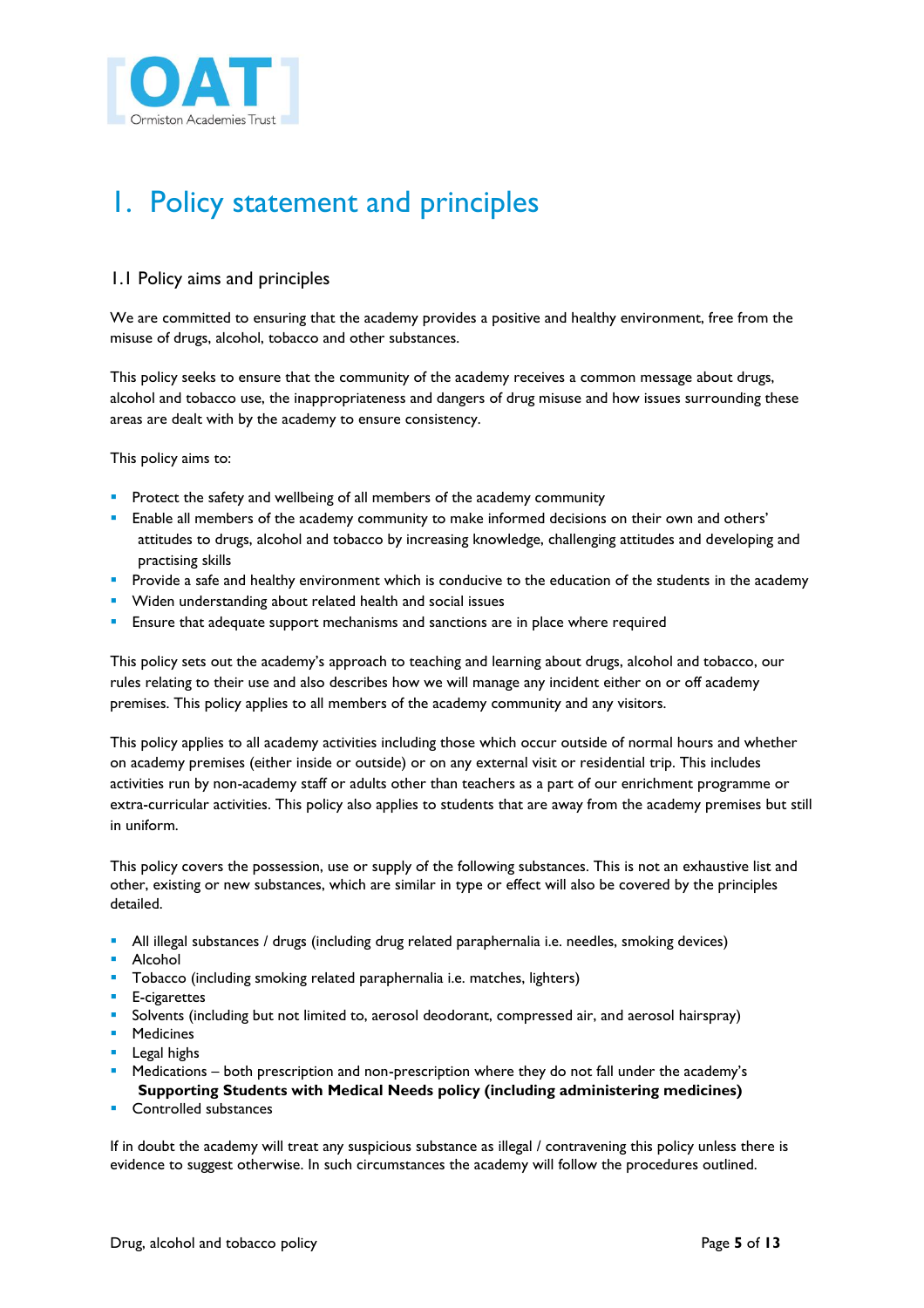

All students, no matter what their age, must comply with the principles in this policy. Members of staff and visitors will be obligated to comply with all of the principles of the policy with the exception of the possession of e-cigarettes, tobacco and smoking paraphernalia (matches, lighters etc.). Staff members are only permitted to smoke (including e-cigarettes) in specific areas as detailed to them. Visitors are not permitted to smoke (including e-cigarettes) on academy premises / at the entrance to the academy in any circumstances.

Both staff and visitors should avoid smoking in front of students and / or encouraging students to smoke.

This policy is consistent with all other policies adopted by OAT / the academy and is written in line with current legislation and guidance.

### <span id="page-5-0"></span>1.2 Complaints

All complaints are dealt with under the **OAT Complaints Policy**.

Complaints should be made in writing and will follow the OAT complaint procedures and set timescales. The handling of complaints may be delegated to an appropriate person.

The outcome of the complaint will be communicated in writing.

#### <span id="page-5-1"></span>1.3 Monitoring and review

This policy will be reviewed every three years or in the following circumstances:

- **•** Changes in legislation and / or government guidance
- **As a result of any other significant change or event**
- **In the event that the policy is determined not to be effective**

If there are urgent concerns these should be raised to Sarah Bloomer in the first instance for them to determine whether a review of the policy is required in advance of the review date.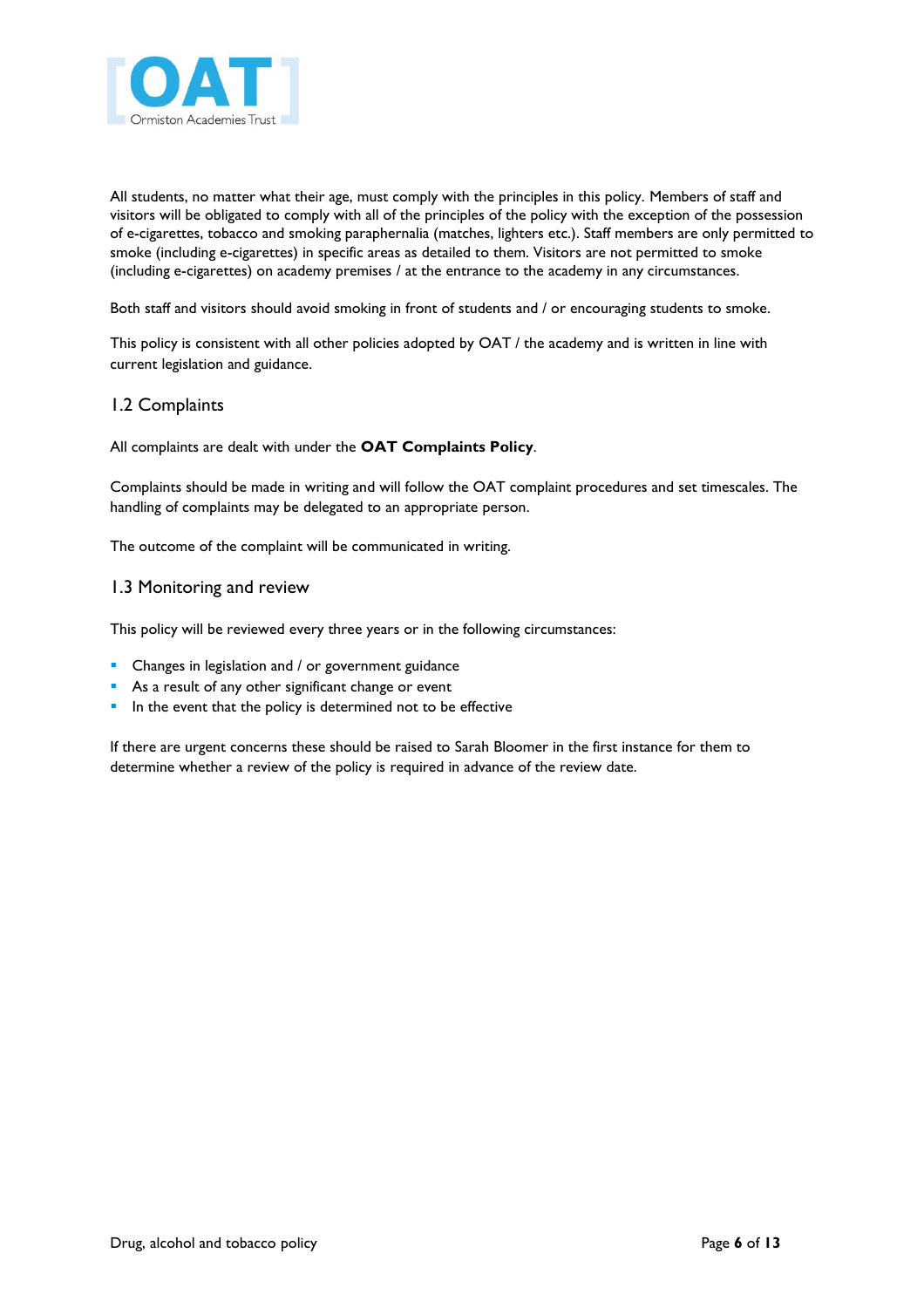

# <span id="page-6-0"></span>2. Roles and responsibilities

### <span id="page-6-1"></span>2.1 Key personnel

| PSHE Co-ordinator      |           | Saranjit Kaur                         |
|------------------------|-----------|---------------------------------------|
| <b>Contact Details</b> | Email     | Saranjit.kaur@ormistonsandwell.org.uk |
|                        | Telephone | 01215525501                           |
| First Aid Officer      |           | Chris King                            |
| <b>Contact Details</b> | Email     | Chris.king@ormistonsandwell.org.uk    |
|                        | Telephone | 01215525501                           |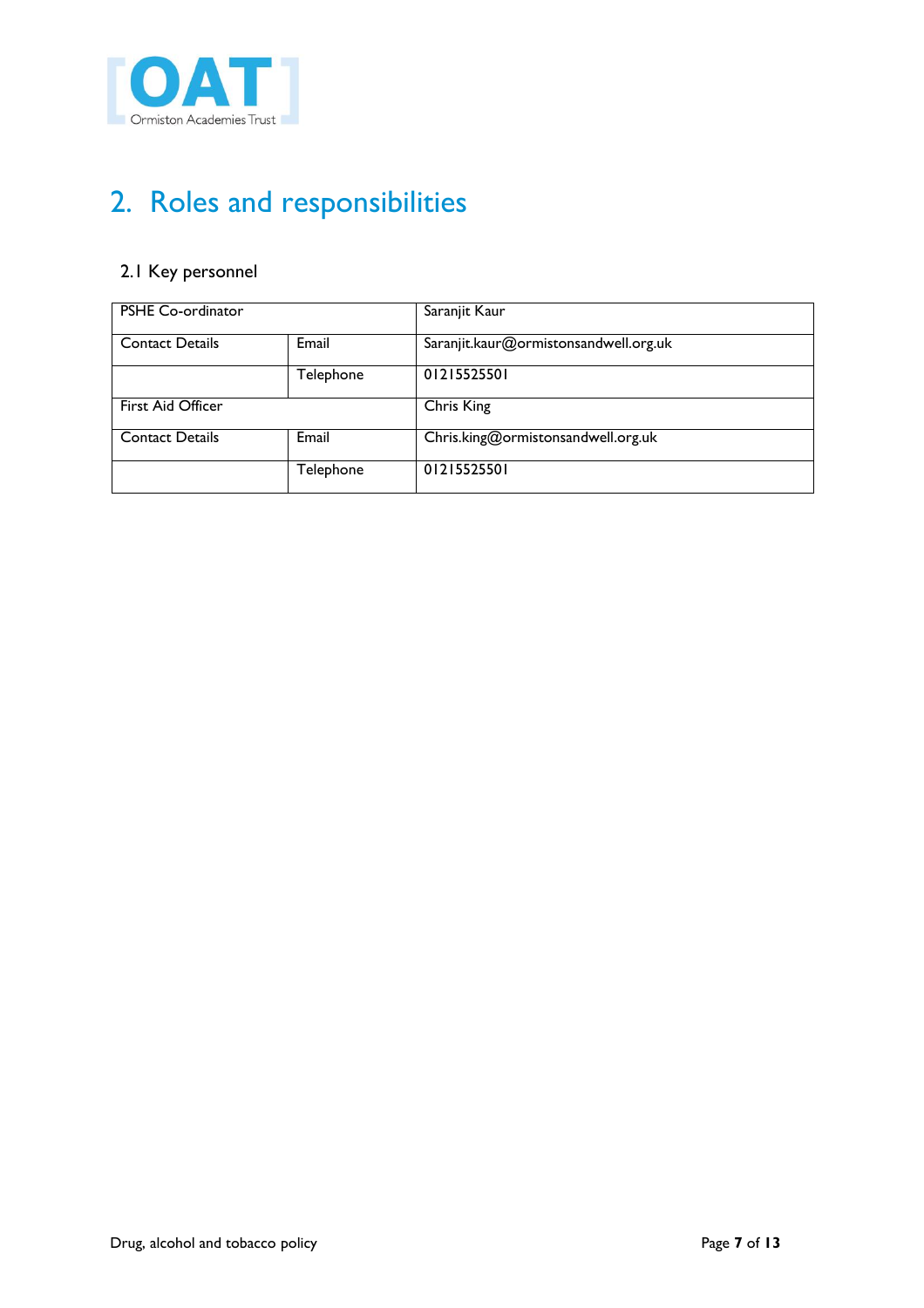

# <span id="page-7-0"></span>3. Education

### <span id="page-7-1"></span>3.1 Students

The academy promotes a positive ethos that helps students feel valued as part of the wider community, fostering a positive self-image enabling students to become resilient and form educated opinions on drug, alcohol and tobacco use. A strong emphasis will be placed on the development of responsible attitudes, informed decision making, health and legal aspects of substances as well as support and resources available.

The academy has a proactive approach to drug education. We believe that drugs, alcohol and tobacco education should not be delivered in isolation, but instead, be firmly rooted in the academy's safeguarding curriculum.

The academy therefore provides education within appropriate curriculum areas for access by all students.

The education provided to students will be reviewed on a regular basis.

### <span id="page-7-2"></span>3.2 Academy staff

Staff will receive training on this policy and the signs and symptoms of drug or substance abuse and how to make a referral to the Designated Senior Lead for Safeguarding (DSL).

The training provided to staff members will be reviewed on a regular basis to ensure that staff are aware of the current trends, support available and research and will include:

DfE and ACPO Drug Advice for Schools Guidance (2012)

[https://assets.publishing.service.gov.uk/government/uploads/system/uploads/attachment\\_data/file/2701](https://assets.publishing.service.gov.uk/government/uploads/system/uploads/attachment_data/file/270169/drug_advice_for_schools.pdf) [69/drug\\_advice\\_for\\_schools.pdf](https://assets.publishing.service.gov.uk/government/uploads/system/uploads/attachment_data/file/270169/drug_advice_for_schools.pdf)

County Lines Guidance: Criminal Exploitation of Children and Vulnerable Adults (2018)

[https://assets.publishing.service.gov.uk/government/uploads/system/uploads/attachment\\_data/file/6267](https://assets.publishing.service.gov.uk/government/uploads/system/uploads/attachment_data/file/626770/6_3505_HO_Child_exploitation_FINAL_web__2_.pdf) [70/6\\_3505\\_HO\\_Child\\_exploitation\\_FINAL\\_web\\_\\_2\\_.pdf](https://assets.publishing.service.gov.uk/government/uploads/system/uploads/attachment_data/file/626770/6_3505_HO_Child_exploitation_FINAL_web__2_.pdf)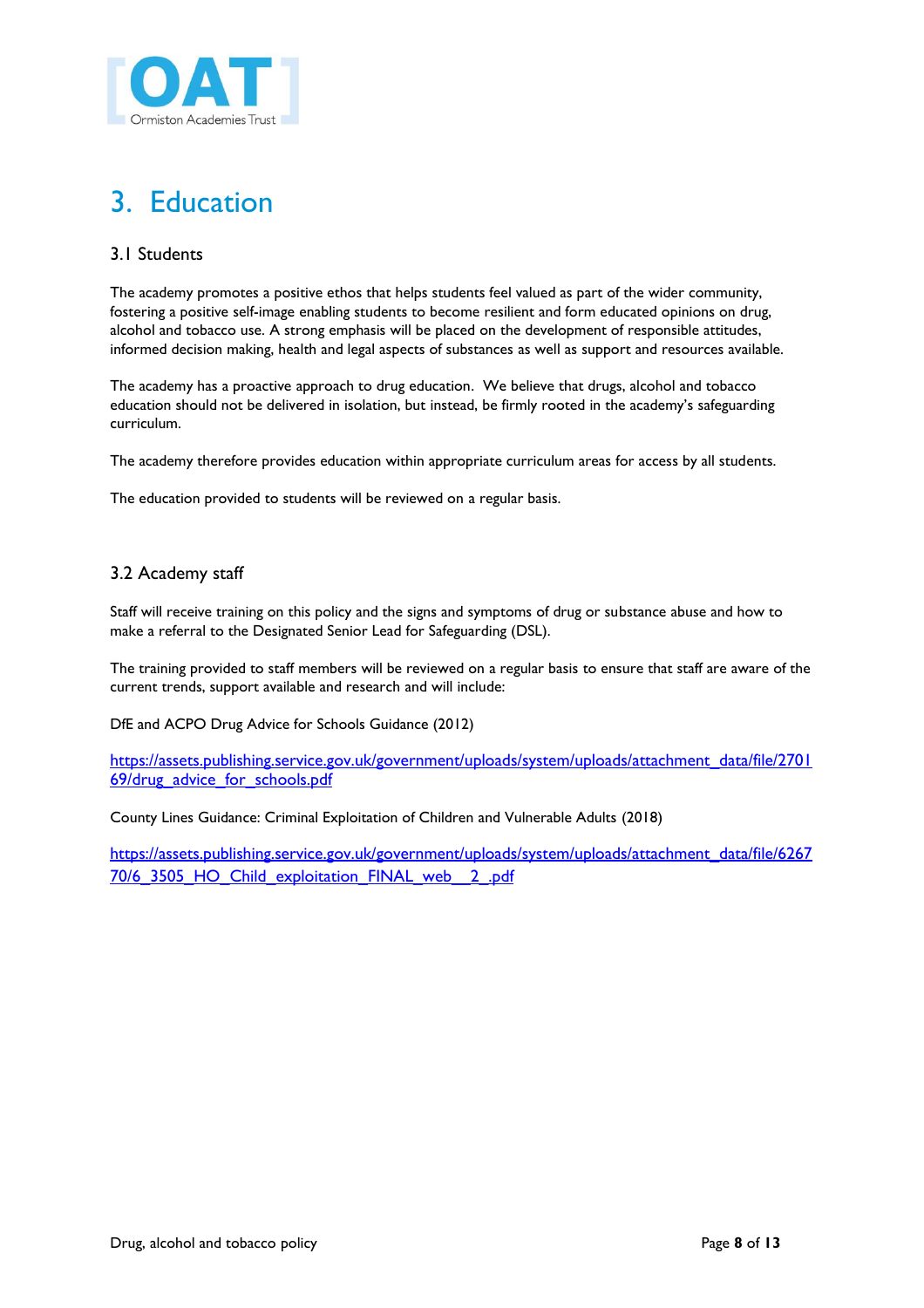

# <span id="page-8-0"></span>4. Academy procedures

Any person on academy premises or engaging in academy activities off site that is found to be in possession, under the influence of or supplying any substance outlined in this policy will be subject to disciplinary action. This will be managed either as an academy disciplinary matter and / or by the local police, depending on the severity of the incident.

### <span id="page-8-1"></span>4.1 Reporting

All members of the academy community have the duty to report any person that is believed to be contravening any of the principles in this policy. All reports of all incidents should be made to the principal or designated person. Reports will be taken seriously and investigated. However, the academy will only act if there is evidence or serious suspicions of a breach of the policy rules.

#### <span id="page-8-2"></span>4.2 Investigating

Staff members have a professional duty to investigate and take appropriate action, either individually or by referral, if they have reason to believe that any student is at risk.

An initial investigation will be led by a senior member of staff who will facilitate an assessment of how best to manage the situation, whether the police should be involved and, if so, in what capacity. A written report will be kept detailing any incident.

In most circumstances, parents will be informed about the situation and invited to the academy to discuss it (unless doing so would put the child at risk or harm and where this is the case, the reasons will be logged). Contact with parents will be maintained throughout the management of the incident.

Governors and external bodies will be notified where appropriate.

Following this initial investigation, a decision will be made about whether any immediate actions should be taken. However, most incidents will benefit from a further period of investigation.

#### **Searching**

Academy staff can search a student for any item if the student agrees, the ability to give consent may be influenced by the child's age or other factors and a decision will be made at the time, on a case by case basis as to whether consent can be obtained.

Principals and authorised staff have a statutory power to search students or their possessions, without consent, where they have reasonable grounds for suspecting that the student may have a prohibited item. Prohibited items are:

- **Knives or weapons**
- **Alcohol**
- **Medicines that are not prescribed to that student**
- Illegal drugs
- Stolen items
- Tobacco and cigarette papers
- **Fireworks**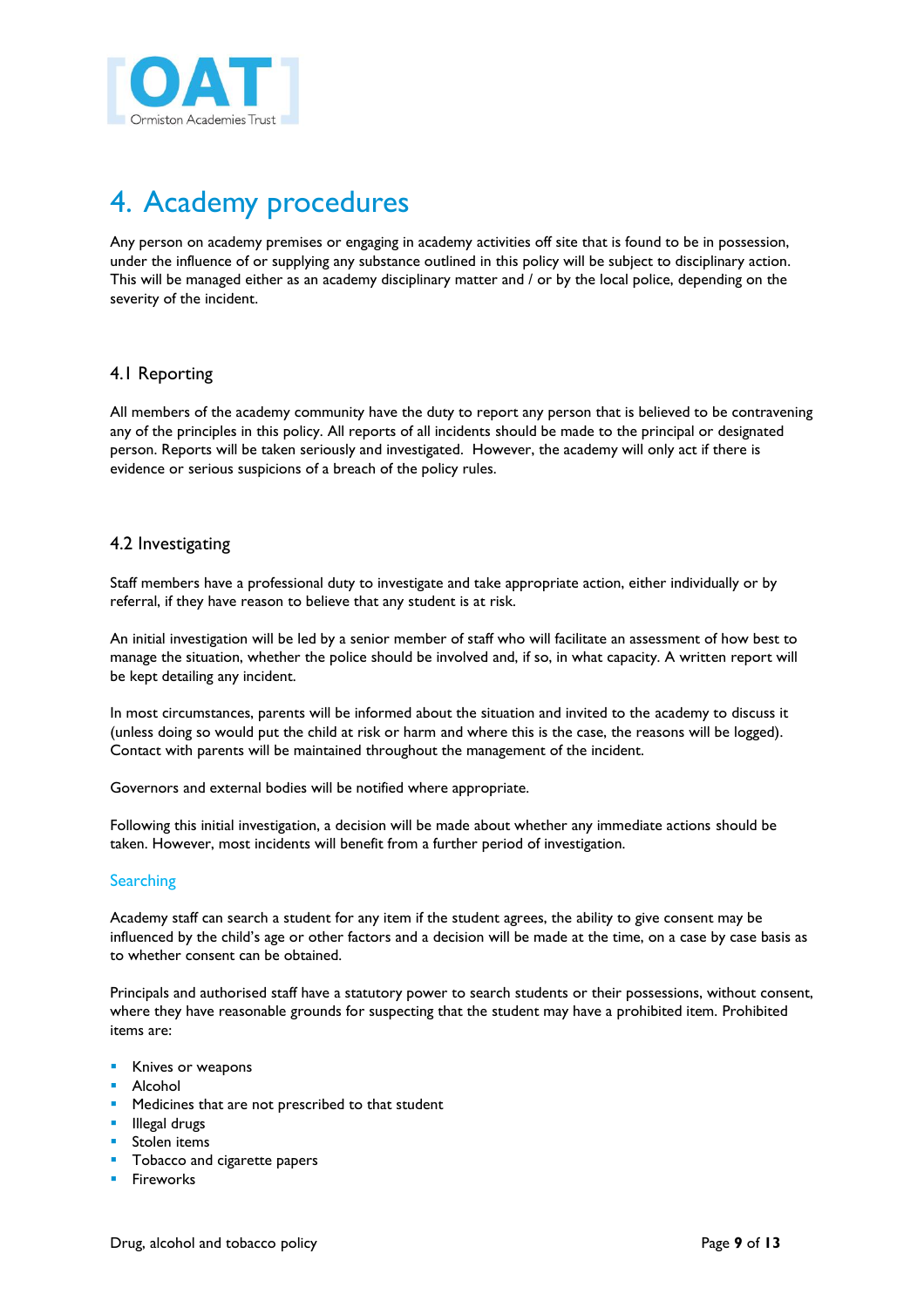

**Pornographic images** 

A member of staff is also permitted to search for any article that they staff reasonably suspect has been, or is likely to be, used to commit an offence, cause personal injury or damage to property.

Principals and authorised staff can also search for any item banned by the academy rules which has been identified in the rules as an item which may be searched for.

Where there is reasonable suspicion that a student or students are in possession of an unauthorised substance they will be asked to turn out their pockets and bags or open their locker.

Any search of the student themselves will be conducted by a same sex, (or that which the student identifies with) member of staff with another staff member as a witness unless there is a risk that serious harm will be caused to a person if the search is not done immediately, and where it is not practicable to summon another member of staff. Staff members may require a pupil to remove outer clothing including hats, shoes, boots, coats and scarves. Staff members may use such force as is reasonable given the circumstances when conducting a search for prohibited items.

Where there is reasonable suspicion that a staff member is in possession of an unauthorised substance the principal will request for them to agree to a search. Where they agree to a search, this will be carried out by a senior staff member of the same sex with another adult present. Where the search is refused the police will be called in to carry out the search.

Whenever a search is carried out the incident will be logged and will contain: the name of the person conducting the search, name of the witness, student name, if anything was found, what was found and what the next steps were. This log will then be signed by both, timed and dated by the person conducting the search and the witness.

#### **Confiscation**

Academy staff are permitted by law to take temporary possession of any suspected illegal substance, it is recommended that a picture be taken of the substance before it is then destroyed or handed on to an authorised person as soon as possible. Staff can also seize any item found which they consider harmful or detrimental to academy discipline.

#### Storage and disposal

For drugs or unknown substances, the substance will only be handled by an authorised staff member with health and safety training using appropriate handling procedures and safety equipment. It will be placed in a lockable, secure location and the police notified in order for them to collect it. Alcohol and tobacco products will be confiscated and disposed of by the academy.

Hazardous substances and equipment (for example solvents) may have a legitimate use on the academy site for a variety of reasons; this will only be done with the approval of the principal. Where this is the case, the prohibited item will be stored securely and safely and any students that come into contact with it will be adequately supervised.

#### <span id="page-9-0"></span>4.3 Discipline – students

Students who breach the principles in this policy will be disciplined in accordance with the academy's **Behaviour Policy**. Below there is additional information which specifically relates to drugs, alcohol, tobacco and other substances.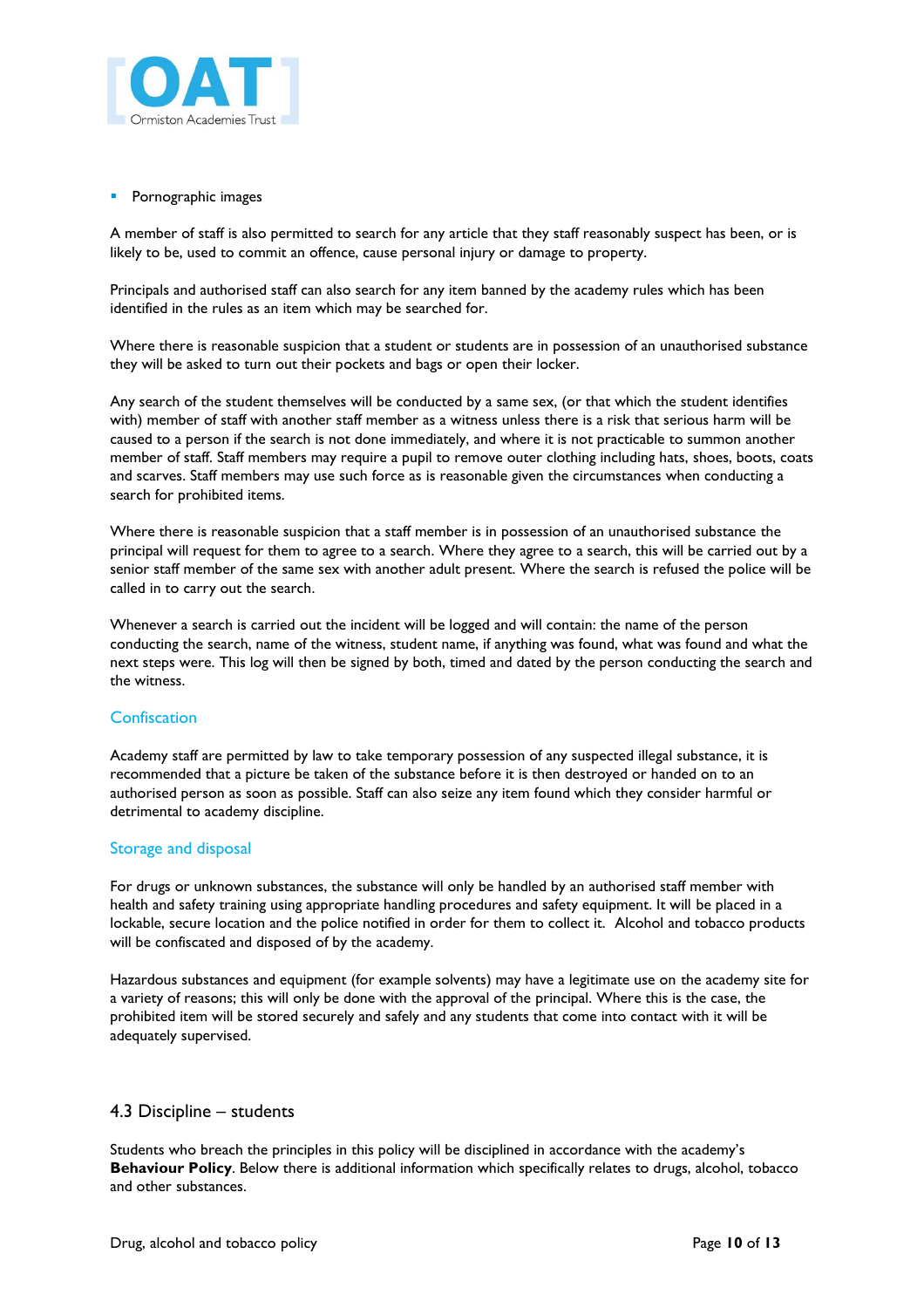

<span id="page-10-0"></span>Please refer to behavior policy.

#### Contact with parents

Whilst there is no legal obligation to contact parents it is the academy's policy that parents should be contacted, preferably as early as possible.

Consideration might be given to not contacting parents if there is concern about parental reaction to the child, if parents are implicated themselves or if the police advise against it. A decision not to contact parents may only be taken by the principal. Students will be informed that parents are to be notified prior to contact being made.

Parents are encouraged to come to the academy and talk to us about any concerns they may have.

#### 4.4 Discipline – staff

Staff members found to be under the influence of drugs or alcohol whilst on academy premises will be disciplined in line with their contract of employment.

#### <span id="page-10-1"></span>4.5 Support

All members of staff have a duty to support students who approach them with problems related to substance use / abuse. Whenever this is the case an internal referral should be made to the DSL. Prior to any further investigation any approach should always be considered as a request for help rather than a disciplinary matter.

When dealing with any incident staff should consider:

- **Medical support** immediate first aid if required then appropriate referral to the Health Service
- Inform the academy's principal or designated officer (this may include the child protection officer
- Give immediate safety / welfare support; ascertain if the student is at risk from own or others' behaviour
- **Communication with parents**
- **Discipline, where appropriate (including liaising with the police) and / or counselling and guidance**
- Whether child protection measures should be invoked

Where problems with family substance misuse are identified, the academy will work with the family and appropriate agencies including Social Services, the Family Substance Misuse Service, and Young Carers as appropriate to ensure that the family and therefore the student has support.

#### <span id="page-10-2"></span>4.6 Confidentiality

Information relating to any student or students involved in drug use or misuse will follow the same procedure as for other sensitive information. The principal will be informed of all incidents and confidentiality will be maintained where possible at all times.

Students in the academy should feel able to talk in confidence to a member of staff about any drug related problem without the fear of being judged and every effort should be made to establish a meaningful dialogue; however, no member of staff can agree to offer complete confidentiality.

Staff members that are aware that a student might be about to disclose drug involvement should warn the student that the information given may not remain confidential and that parents, the police and other relevant agencies may have to be involved. The student should be assured that the information will not become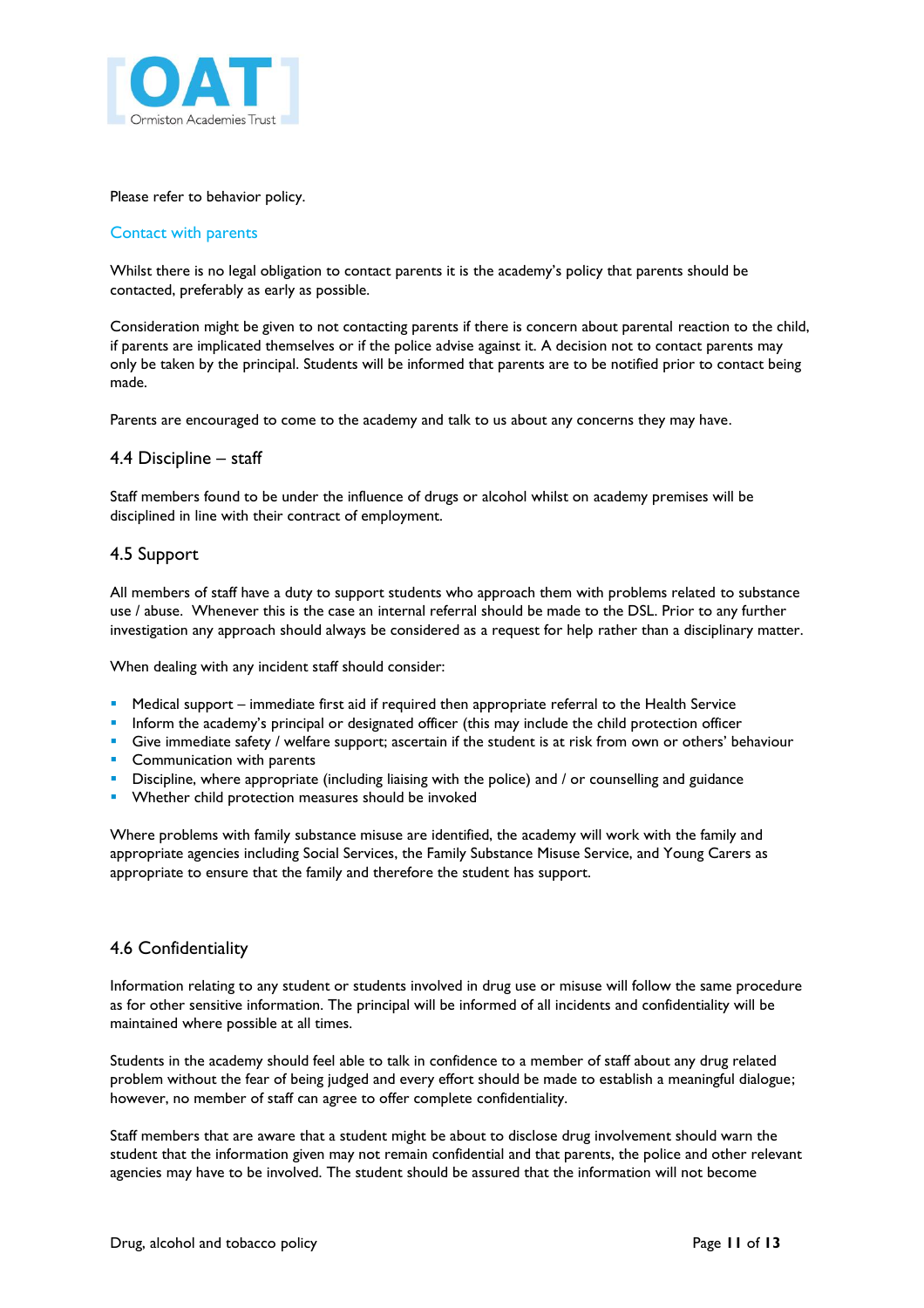

generally known amongst the academy staff and students but that those people who 'need to know' should be informed so they are able to provide appropriate support and guidance.

#### Information sharing

Where appropriatewewill involve partner agencies, with whom we have very positive working relationships. This will be done on a case by case basis and only in the interests of the individual concerned. When an external agency becomes involved we will share information that is relevant to the situation only.

#### <span id="page-11-0"></span>4.7 Contacting the police

Whilst we have no legal obligation to report the finding of any suspected illegal substance to the police, we will adhere to local guidance. The police will, in general, be called into the academy when a drug related incident occurs, or if the individual concerned starts behaving in an abusive or threatening way. In most cases the academy will attempt to use the academy's Police Liaison Officer rather than the police.

Only the Principal, Associate principal or designated person (Andy Morgan, Senior Vice Principal) may take the decision to call in the police. In making this decision all of the circumstances of the incident will be taken into account.

If the police are called in to interview students then the academy will do all in its power to inform parents prior to the interview taking place. A parent or responsible adult must be present with the police at the interview. Parents have the right to refuse to allow their child to be interviewed.

Any decision to request a police investigation will be informed by the findings of the internal initial investigation and will take account of the quantity and nature of the substance and whether it was held for personal use or to supply others, as well as a range of other factors. If supply is suspected the names of students will be passed to the police together with a full report detailing the incident and we will co-operate fully with the police investigation.

#### <span id="page-11-1"></span>4.8 Incidents requiring immediate attention

#### Medical emergencies

Any student thought to have misused any substance by intent or accident will always be treated as a serious medical emergency and medical advice and treatment will be swiftly sought. Parents will be informed at the earliest opportunity. In order to ensure the safety of students and others, first aid will be administered by a trained first aider or an ambulance called for where necessary.

Other students will be removed from the immediate area as soon as is reasonably practicable. A staff member will remain with the individual until medical assistance has arrived.

#### Threatening behaviour

Aggressive and threatening behaviour by anyone under the influence of drugs or alcohol will be taken very seriously.

Where aggressive and / or threatening behaviour is displayed, the academy will not hesitate to contact the police if necessary. Any person displaying aggressive and / or threatening behaviour will be removed from the premises. In the case of students, parents will be contacted.